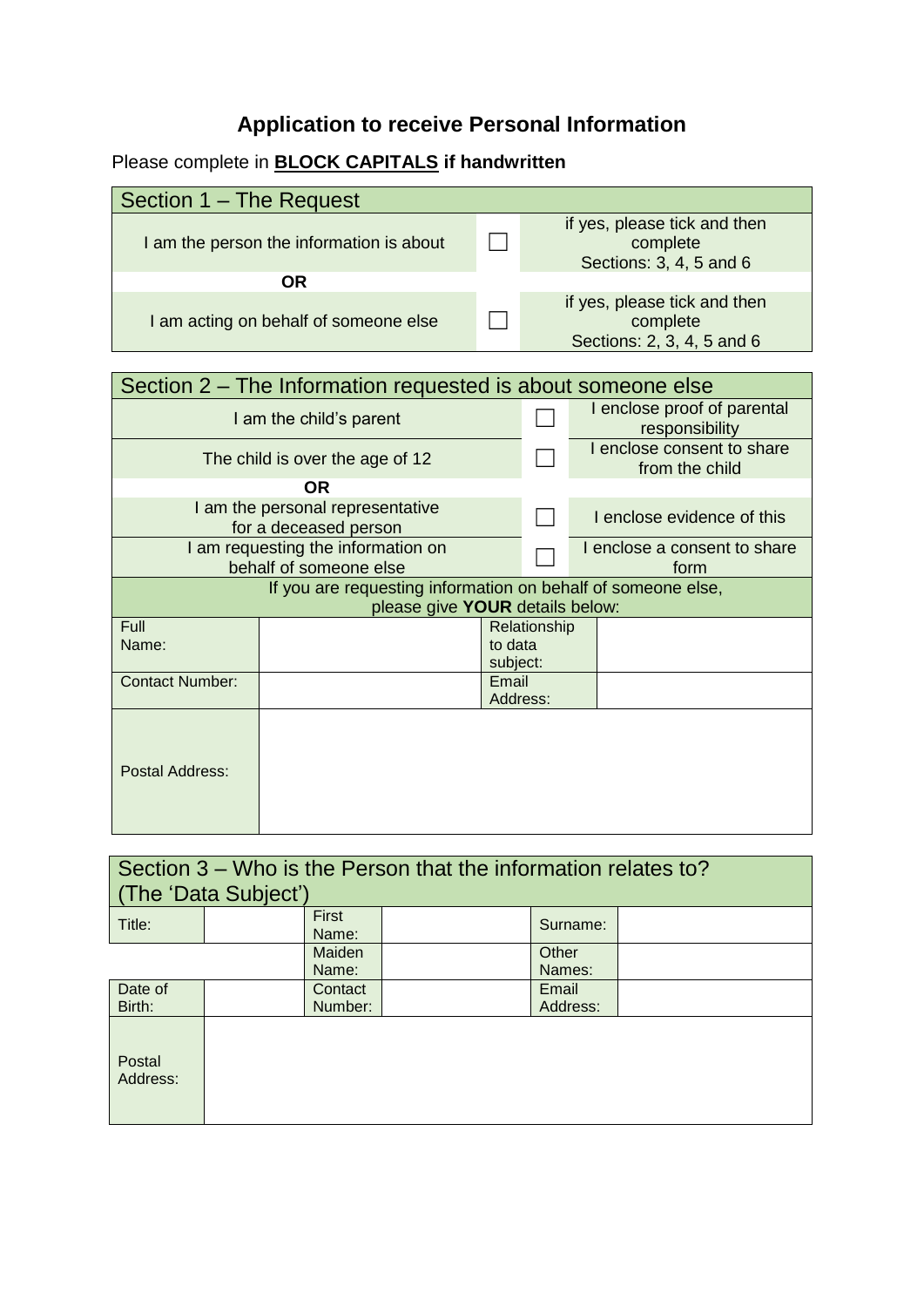| Identification Documents - please select one from each section |  |  |                                                             |  |  |
|----------------------------------------------------------------|--|--|-------------------------------------------------------------|--|--|
| <b>Category 1:</b><br><b>Proof of Address</b>                  |  |  | <b>Category 2:</b><br>Photographic Proof of Identification  |  |  |
|                                                                |  |  |                                                             |  |  |
| <b>Bank Statement</b>                                          |  |  | Passport                                                    |  |  |
| <b>Utility Bill</b>                                            |  |  | <b>Driving Licence</b>                                      |  |  |
| Other                                                          |  |  | Other                                                       |  |  |
| If other please state what equivalent is<br>being supplied:    |  |  | If other please state what equivalent is<br>being supplied: |  |  |
|                                                                |  |  |                                                             |  |  |

## Section 4 – Details of the information being requested

Please help us deal with your request quickly and efficiently by giving as much detail as possible about the information you want and the service(s) you have received.

### Section 5 – Access to the Information How would you prefer to receive your information?

If you have any special needs when viewing information please state here

Section 6 – Declaration

I certify the information provided on this form is true.

I understand you are not obliged to comply with my request unless they are supplied with such information as they may reasonably require in order to satisfy themselves as to:

my identity and

to locate the information which I seek.

| <b>Name</b>                                                                |  | <b>Date</b> |  |  |
|----------------------------------------------------------------------------|--|-------------|--|--|
| Signature                                                                  |  |             |  |  |
| Warning – a person who unlawfully obtains, or attempts to obtain, personal |  |             |  |  |
| information is guilty of a criminal offence and is liable to prosecution.  |  |             |  |  |